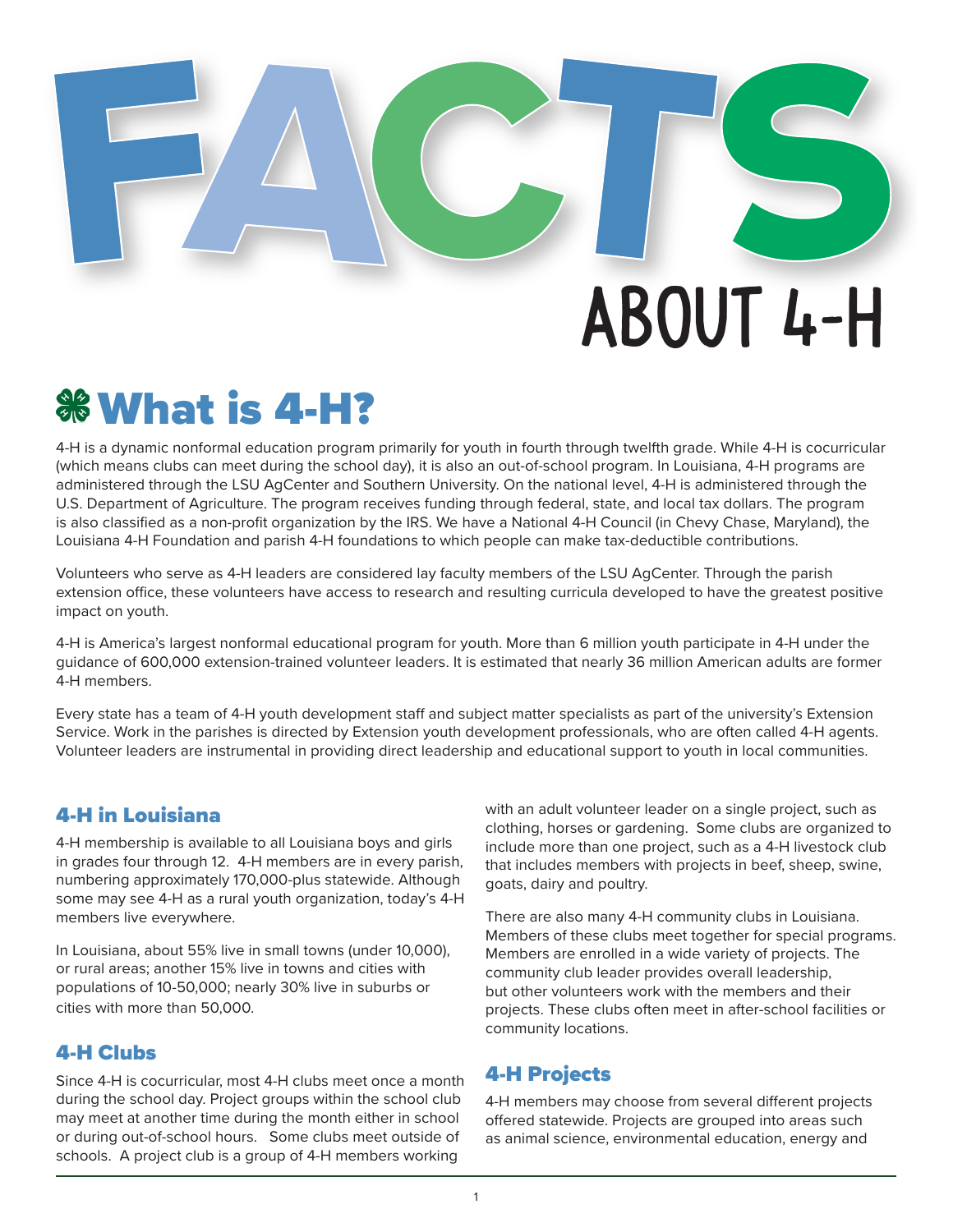

machines, health/foods/fitness, child development and family life, and personal development.

4-H projects are built around three important principles: 1) subject matter knowledge and skills, 2) personal development, and 3) social interaction among people of different backgrounds, experiences, and ages.

Projects are real-life experiences that help 4-H'ers learn to make decisions. These decisions help members feel responsible for their own actions and lead to personal satisfaction. Members also develop good work habits and learn to work with others, sharing ideas and helping each other. Most project work is done in or near the home so the family can work and be together. 4-H is also about developing leadership skills and character.

### 4-H Activities

4-H is fun! Members not only belong to clubs but may also participate in activities such as fairs, parish contests, achievement days, club exchanges and special area and statewide events like Marsh Maneuvers, Challenge Camps and the annual 4-H University held on the LSU campus in Baton Rouge. These activities are designed to supplement club and project experiences. They offer opportunities to learn knowledge and practice skills beyond the opportunities available in the local club. They also provide a means for members to meet 4-H'ers from other clubs, communities, and parishes.

### 4-H Outreach

Because of its association with the land-grant university system, 4-H project curricula are content-rich in research and other useful information. The curricula complement classroom instruction by providing participants with a handson way to apply new knowledge, attitudes, and skills.

4-H school enrichment programs consist of four to six sessions that provide at least six hours of learning. The learning activities are presented by classroom teachers or community volunteers. School enrichment programs are relatively new. The current curriculum is available in character education, personal financial management, environmental education, and embryology. Additional topics will be added each year.

Although school clubs are the primary delivery system, Louisiana 4-H reaches young people in a variety of other ways as well. For example, 4-H is a part of the youth phase of the Expanded Food and Nutrition Education Program

(EFNEP). This program is designed to teach essential nutrition to members of families with limited incomes.

### 4-H Develops Life Skills

### What Are Life Skills?

Life skills are tools we use to cope with daily circumstances, make important decisions, and enhance the quality of our lives. Life skills help people in social, academic, and career settings throughout their lives. 4-H youth development programs have a long tradition of providing individuals with the means for developing life skills. 4-H agents, volunteer leaders, and parents contribute to this tradition.

Individuals must be able to make decisions affecting their daily lives and their futures. They must be able to build mutually beneficial relationships and become productive members of society. They must be able to plan, solve problems, manage resources, and communicate to succeed in life and contribute to their communities.

The 4-H Youth Development Program enables youth to gain social skills by working with others, learning through projects, and spending leisure time with peers and adults. Youth develop interests and abilities through project work, doing community service-learning activities, and practicing leadership responsibilities. Exposure to diverse learning activities helps youth to discover lifelong interests for leisure activities as well as exposure to possible career choices.

### 4-H International

4-H has grown beyond the United States to nearly all parts of the world. The 4-H model for youth development has been used in more than 80 countries. Today you can find 4-H programs in Africa, Europe and Central and South America.

### Volunteer Leaders

Adult volunteer leaders are the mainstay of the 4-H program. Each year over 6,000 adults volunteer their time and talents to help Louisiana 4-H members. In addition, approximately 2,000 teens serve in volunteer roles.

4-H leaders learn along with 4-H members as Extension agents and specialists keep them informed about new information and research. Not only do leaders learn more about the subject they are teaching, but they learn about teaching techniques and working with people. For this reason, 4-H is often referred to as a youth development program as well as an adult education program.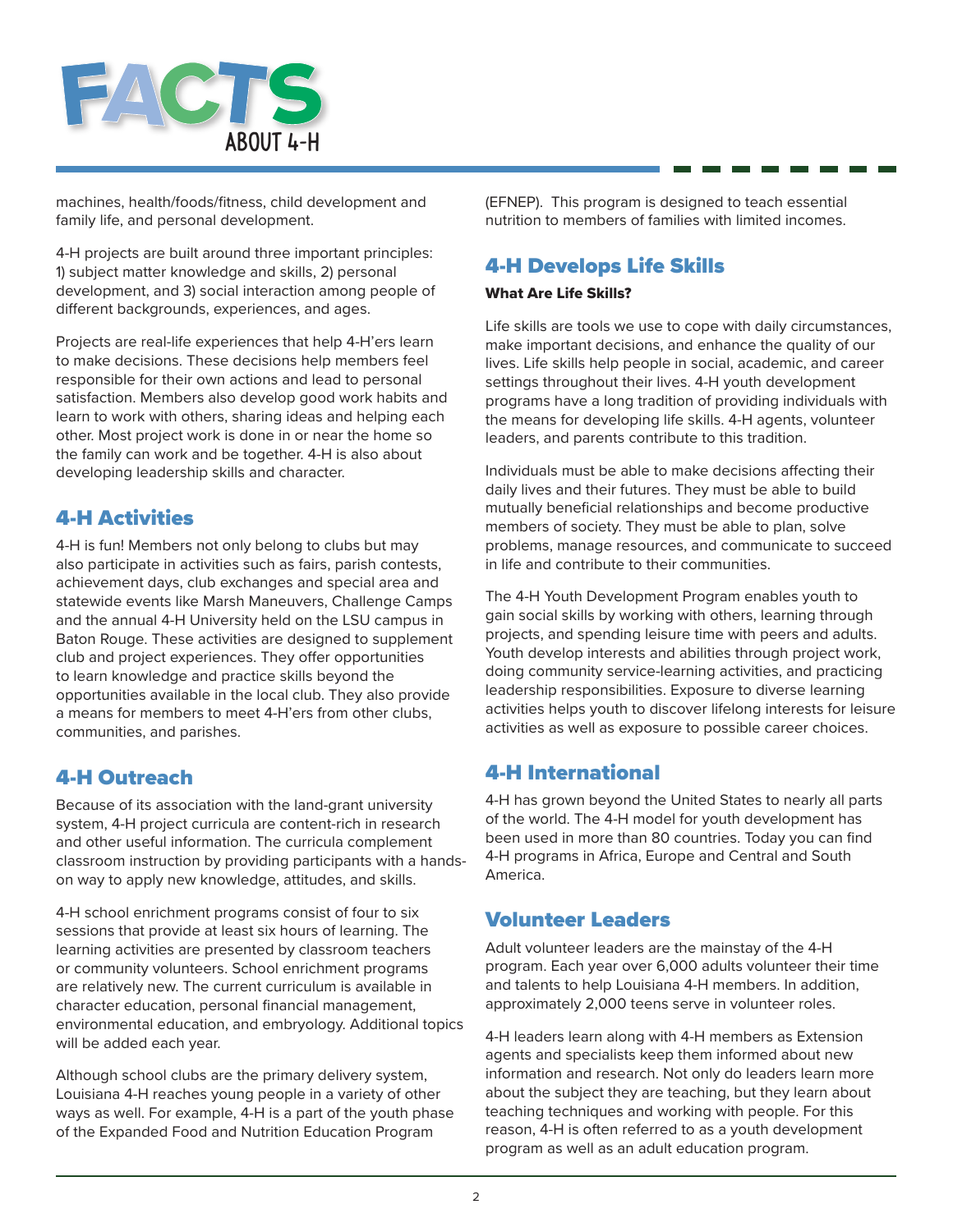

Although most volunteers lead clubs or project groups, there are other leadership roles in Louisiana 4-H. Some volunteers may assist Extension agents in recruiting members or other volunteers or organizing 4-H work in a particular geographic area. Others are resource leaders, sharing their skills with club leaders. Still, others share their talents as activity leaders for camps and special programs or committee members involved in program planning with 4-H staff.

Extension staff provide training and support for volunteers and are responsible for program direction and the educational aspects of programming. Volunteers are key to program delivery as they transmit information and share their skills in direct contact with youth.

### The Four H's

The four H's stand for Head, Heart, Hands, and Health, representing the four-fold training and development that 4-H members receive. "Head, heart and hands" was a familiar phrase with public speakers in the early 1900s. With these three words, educators expressed the liberalizing of conventional education (the three R's) to include practical arts (the three H's).

The three H's were adopted by program organizers to reflect the educational theme of 4-H. A fourth H, for Health, was added several years later. Together the four H's symbolize the development of: the Head, to think, plan and reason; the Heart, to be concerned with the welfare of others, accept the responsibilities of citizenship and develop positive attitudes; the Hands, to be useful, helpful and skillful; and Health, to practice healthful living, enjoy life and use leisure time productively.

### The 4-H Emblem

The national 4-H emblem is a green four-leaf clover with the letter H on each leaf. The design, attributed to O.H. Benson, an Iowa school superintendent, was adopted as the national emblem in 1911. Congress has twice passed legislation since that time protecting the 4-H name and emblem. Similar to a copyright, this protection means that the 4-H name and emblem cannot be used without being authorized by the Secretary of Agriculture and national program leaders at USDA, the state director of Extension state 4-H program leaders and 4-H agents.



### 4-H Colors

Green and white are the 4-H colors. Green is emblematic of springtime, life, and youth; white symbolizes high ideals.

### The 4-H Motto

The 4-H motto is "To make the best better." Proposed by Carrie Harrison, a botanist with the U.S. Bureau of Plant Industry, it was adopted in 1927 when the 4-H pledge was introduced.

### The 4-H Pledge

### I pledge

- My Head to clearer thinking (line 1)
- My Heart to greater loyalty (line 2)
- My Hands to larger service and (line3)
- My Health to better living (line 4)
- For my club, my community, my country, and my world.

In repeating the pledge, members raise their right hands to the side of their heads when speaking line 1; lower hands to the heart when speaking line 2; extend hands, palms upward, when speaking line 3; and stand straight when speaking lines 4 and 5.

The pledge was adopted in 1927 during the first National 4-H Club Camp in Washington, D.C. Otis Hall, state 4-H leader in Kansas, was responsible for the original wording, which remained unchanged until 1973 when the words "and my world" were added.